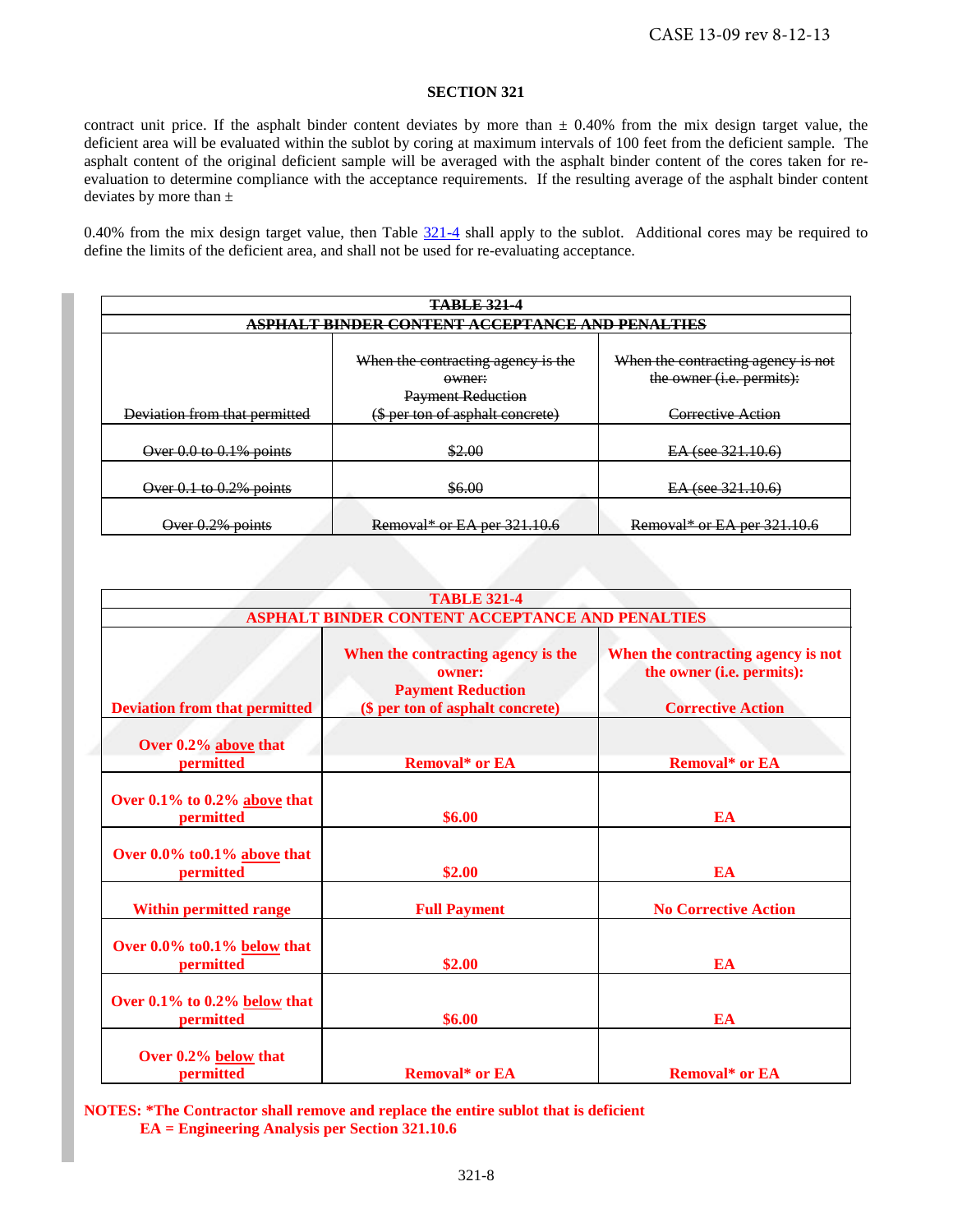If the laboratory air voids fall within a range of 2.8% to 6.2%, the asphalt concrete will be paid for at the contract unit price. If the laboratory air voids are outside of this range, the deficient area will be evaluated within the sublot by coring at maximum intervals of 100 feet from the deficient sample. The laboratory air voids of the original deficient sample will be averaged with the laboratory air voids obtained from each of the cores taken for re-evaluation to determine compliance with the acceptance requirements. If the resulting average of the laboratory air voids is outside the indicated range, then Table [321-5](#page-1-0) shall apply to the sublot. Additional cores may be required to define the limits of the deficient area, and shall not be used for re-evaluating acceptance.

<span id="page-1-0"></span>

| <b>TABLE 321-5</b>                               |                                    |                                        |
|--------------------------------------------------|------------------------------------|----------------------------------------|
| <b>LABORATORY VOIDS ACCEPTANCE AND PENALTIES</b> |                                    |                                        |
|                                                  | When the contracting agency is the | When the contracting agency is not the |
|                                                  | owner:                             | owner ( <i>i.e.</i> permits):          |
| <b>Laboratory Air Voids (Measured</b>            | <b>Payment Reduction</b>           |                                        |
| at N <sub>des</sub> or 75 blows as applicable)   | (\$ per ton of asphalt concrete)   | Corrective Action                      |
|                                                  |                                    |                                        |
| Less than 1.5%                                   | Removal* or EA per 321.10.6        | Removal* or EA per 321.10.6            |
|                                                  |                                    |                                        |
| $1.5 - 2.0%$                                     | \$2.50                             | EA (see 321.10.6)                      |
|                                                  |                                    |                                        |
| $2.1 - 2.7%$                                     | \$1.00                             | EA (see 321.10.6)                      |
|                                                  |                                    |                                        |
| 2.8 6.2%                                         | <b>Full Payment</b>                | No corrective action                   |
|                                                  |                                    |                                        |
| 6.3-6.9%                                         | \$1.00                             | $EA$ (see $321.10.6$ )                 |
|                                                  |                                    |                                        |
| 7.0-8.0%                                         | \$2.50                             | EA (see 321.10.6)                      |
|                                                  |                                    |                                        |
| Greater than 8.0%                                | Removal* or EA per 321.10.6        | Removal* or EA per 321.10.6            |

| <b>TABLE 321-5</b>                                                   |                                                                          |                                                                 |
|----------------------------------------------------------------------|--------------------------------------------------------------------------|-----------------------------------------------------------------|
| <b>LABORATORY VOIDS ACCEPTANCE AND PENALTIES</b>                     |                                                                          |                                                                 |
| <b>Laboratory Air Voids</b><br>(Measured at $N_{des}$ or 75 blows as | When the contracting agency is the<br>owner:<br><b>Payment Reduction</b> | When the contracting agency is not<br>the owner (i.e. permits): |
| applicable)                                                          | (\$ per ton of asphalt concrete)                                         | <b>Corrective Action</b>                                        |
| Less than $1.5\%$                                                    | <b>Removal* or EA</b>                                                    | <b>Removal* or EA</b>                                           |
| $1.5 - 2.0\%$                                                        | \$5.00                                                                   | EA                                                              |
| $2.1 - 2.7\%$                                                        | \$2.00                                                                   | EA                                                              |
| $2.8 - 6.2\%$                                                        | <b>Full Payment</b>                                                      | <b>No Corrective Action</b>                                     |
| $6.3 - 6.9\%$                                                        | \$2.00                                                                   | EA                                                              |
| $7.0 - 8.0\%$                                                        | \$5.00                                                                   | EA                                                              |
| Greater than 8.0%                                                    | <b>Removal* or EA</b>                                                    | <b>Removal* or EA</b>                                           |

**NOTES: \*The Contractor shall remove and replace the entire sublot that is deficient EA = Engineering Analysis per Section 321.10.6**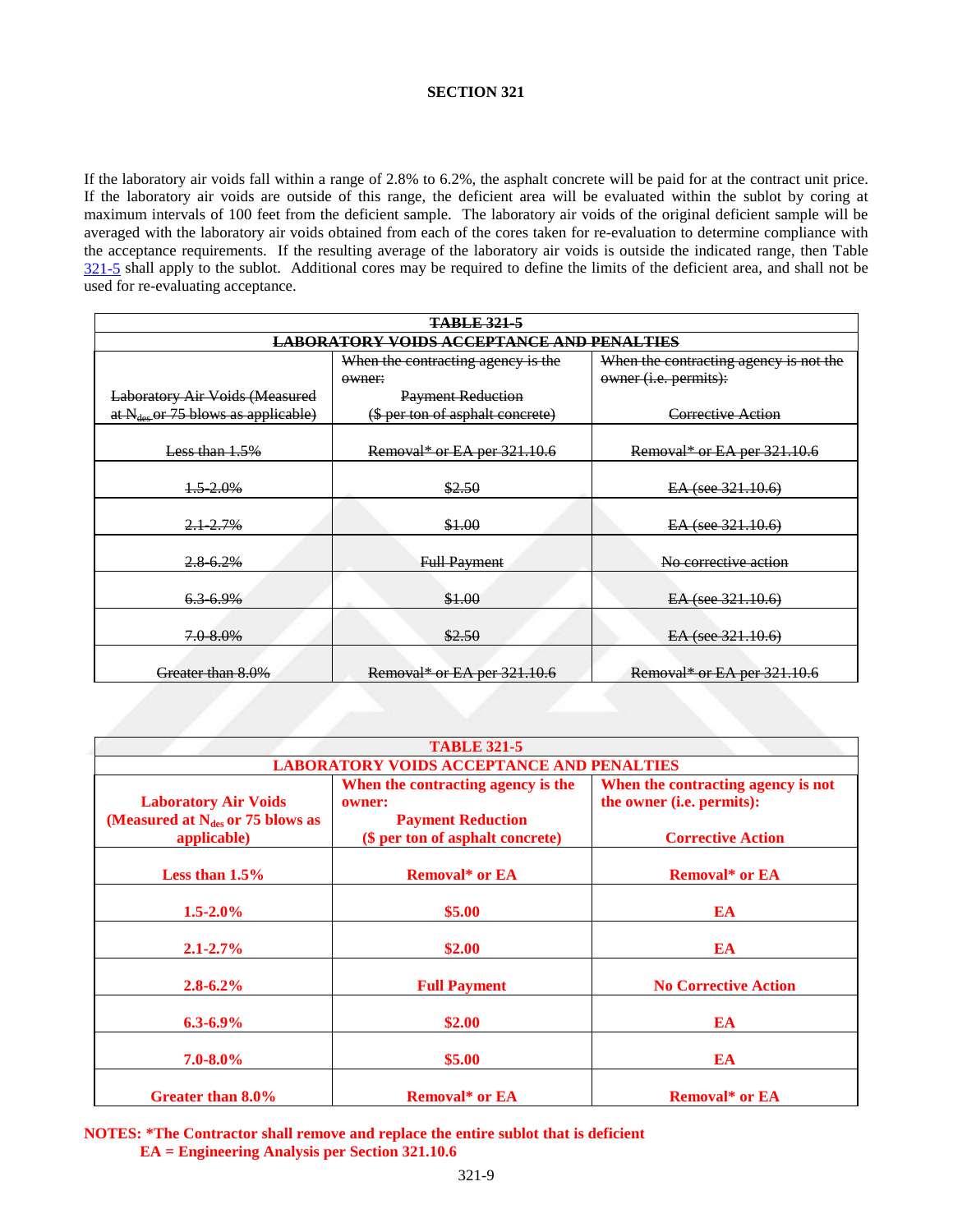<span id="page-2-1"></span><span id="page-2-0"></span>

| <b>TABLE 321-8</b>                    |                                           |                                |
|---------------------------------------|-------------------------------------------|--------------------------------|
| <b>PAVEMENT DENSITY PENALTIES</b>     |                                           |                                |
| Limits of In place Air Voids for lift | When the contracting agency is the owner: | When the contracting agency is |
| thicknesses greater than 1.5 inches   |                                           | not the owner (i.e. permits):  |
|                                       | <b>Payment Reduction</b>                  |                                |
|                                       | (\$ per ton of asphalt concrete)          | Corrective Action              |
| 8.1% to 9.0%                          | \$4.00                                    | EA                             |
| 9.1% to 10.0%                         | \$6.00                                    | EA and Type II Surry Seal      |
| 10.1% to 11.0%                        | Removal* or EA per 321.10.6               | Removal* or EA per 321.10.6    |
| Greater than 11.0%                    | <b>Removal</b>                            | <b>Removal</b>                 |

\*Notes: The Contractor shall remove and replace the entire sublot that is deficient. Removal for In-place Air Voids greater than 11.0% is not eligible for Sectio[n 321.10.6.](#page-2-0)

| <b>TABLE 321-8</b><br><b>PAVEMENT DENSITY PENALTIES</b> |                       |                                  |
|---------------------------------------------------------|-----------------------|----------------------------------|
|                                                         |                       |                                  |
| <b>Below 3.0%</b>                                       | <b>Removal* or EA</b> | <b>Removal* or EA</b>            |
| 3.0% to below $4.0\%$                                   | \$10.00               | <b>EA and Type II Surry Seal</b> |
| $4.0\%$ to $8.0\%$                                      | <b>Full Payment</b>   | <b>No Corrective Action</b>      |
| Greater than 8.0% to less than<br>$9.0\%$               | \$6.00                | EA                               |
| 9.0% to 10.0%                                           | \$10.00               | <b>EA and Type II Surry Seal</b> |
| Greater than 10.0%                                      | <b>Removal* or EA</b> | <b>Removal* or EA</b>            |

**NOTES: \*The Contractor shall remove and replace the entire sublot that is deficient.**

**EA = Engineering Analysis per Section 321.10.6**

Removal for In-place Air Voids greater than 11.0% is not eligible for Sectio[n 321.10.6.](#page-2-0)

**321.10.6 Engineering Analysis (EA)**: Within 10 working days after receiving notice that a lot or sublot of asphalt concrete is deficient and is found to fall within the "Removal or EA" band per Table(s)  $\frac{321-4}{321-5}$ , and/or  $\frac{321-8}{21-8}$  the contractor may submit a written proposal (Engineering Analysis) to accept the material in place at the applicable penalties along with possible remediation(s) listed in the "Removal or EA" category. Engineering Analysis can also be proposed for non-removal categories of "Corrective actions" when the contracting agency is not the owner (i.e. permits).